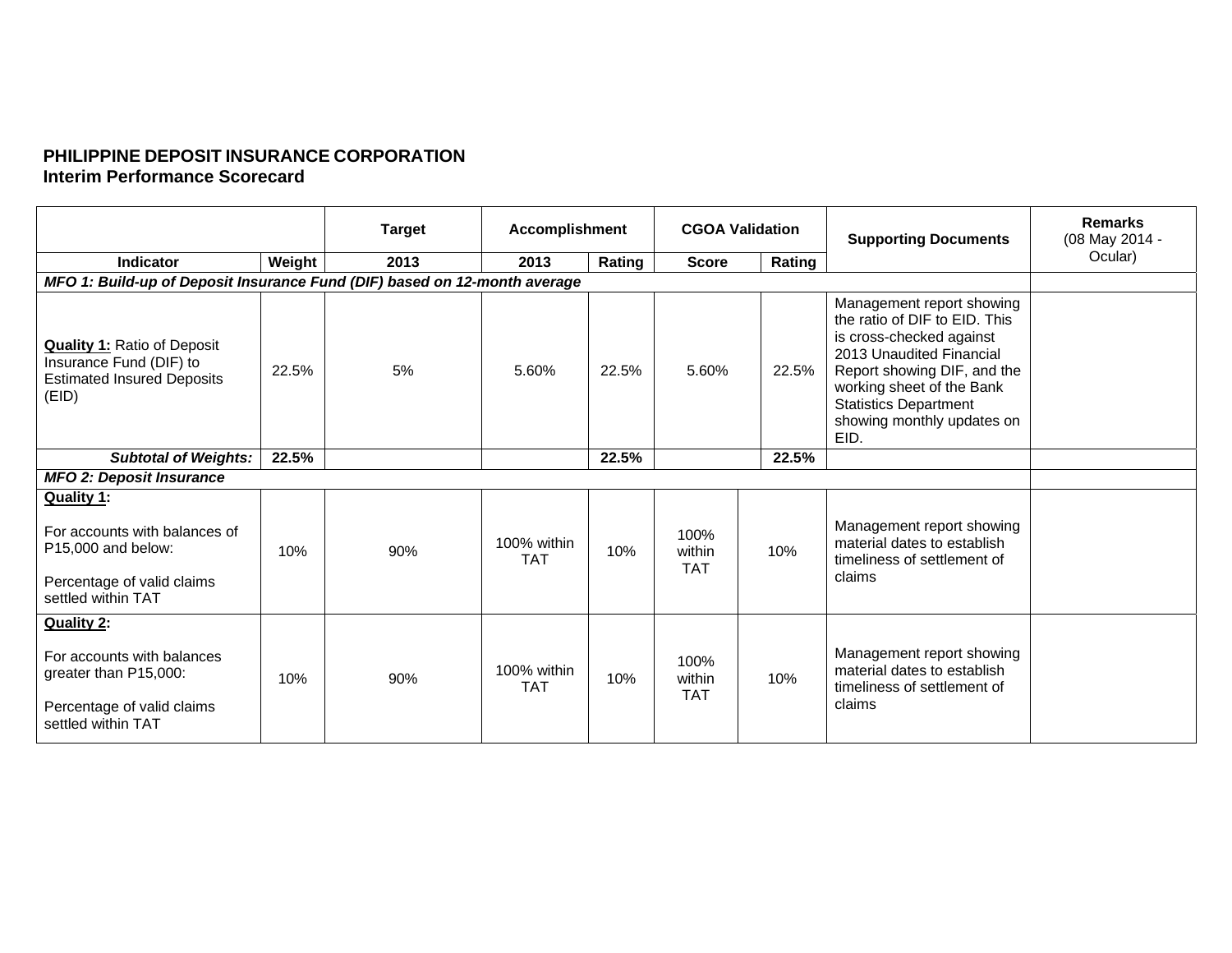| <b>Quality 1: Customer</b><br>Satisfaction (based on 12-<br>month average)                                                                                   | 2.5%  | 90%                                                                                                                  | 99.30%              | 2.5%  | 99.30%              | 2.5%  | Summary of service quality<br>feedback survey, cross-<br>checked against customer<br>feedback report per month,<br>and the sample<br>questionnaire used in the<br>survey. | In the survey form, the<br>responses range from<br>a scale of 1 to $5 - 5$<br>being the highest.<br>There are 14 line<br>items, each item<br>representing a service<br>aspect like<br>"timeliness", "courtesy<br>to clients", etc.<br>However, the reported<br>customer satisfaction<br>rating is based only on<br>"overall quality of<br>service" -- i.e., instead<br>of obtaining the<br>average of all the line<br>items. |  |
|--------------------------------------------------------------------------------------------------------------------------------------------------------------|-------|----------------------------------------------------------------------------------------------------------------------|---------------------|-------|---------------------|-------|---------------------------------------------------------------------------------------------------------------------------------------------------------------------------|------------------------------------------------------------------------------------------------------------------------------------------------------------------------------------------------------------------------------------------------------------------------------------------------------------------------------------------------------------------------------------------------------------------------------|--|
| <b>Subtotal</b>                                                                                                                                              | 12.5% |                                                                                                                      |                     | 12.5% |                     | 12.5% |                                                                                                                                                                           |                                                                                                                                                                                                                                                                                                                                                                                                                              |  |
| <b>MFO 3: Co-Regulation of Banks</b>                                                                                                                         |       |                                                                                                                      |                     |       |                     |       |                                                                                                                                                                           |                                                                                                                                                                                                                                                                                                                                                                                                                              |  |
| <b>Quantity 1: No. of priority</b><br>banks examined                                                                                                         | 0%    | 55 banks                                                                                                             | 60 banks            | $0\%$ | 60 banks            | 0%    |                                                                                                                                                                           |                                                                                                                                                                                                                                                                                                                                                                                                                              |  |
| Timeliness 1: Average no. of<br>days to submit a<br>recommendation to the Board<br>of Directors for corrective action<br>following the Bank's<br>examination | 22.5% | 58 calendar days<br>(from the exit<br>conference or the last<br>day of examination<br>period, whichever is<br>later) | 51 calendar<br>days | 22.5% | 51 calendar<br>days | 22.5% | Report from the Bank<br><b>Examination Group showing</b><br>material dates of<br>transactions                                                                             |                                                                                                                                                                                                                                                                                                                                                                                                                              |  |